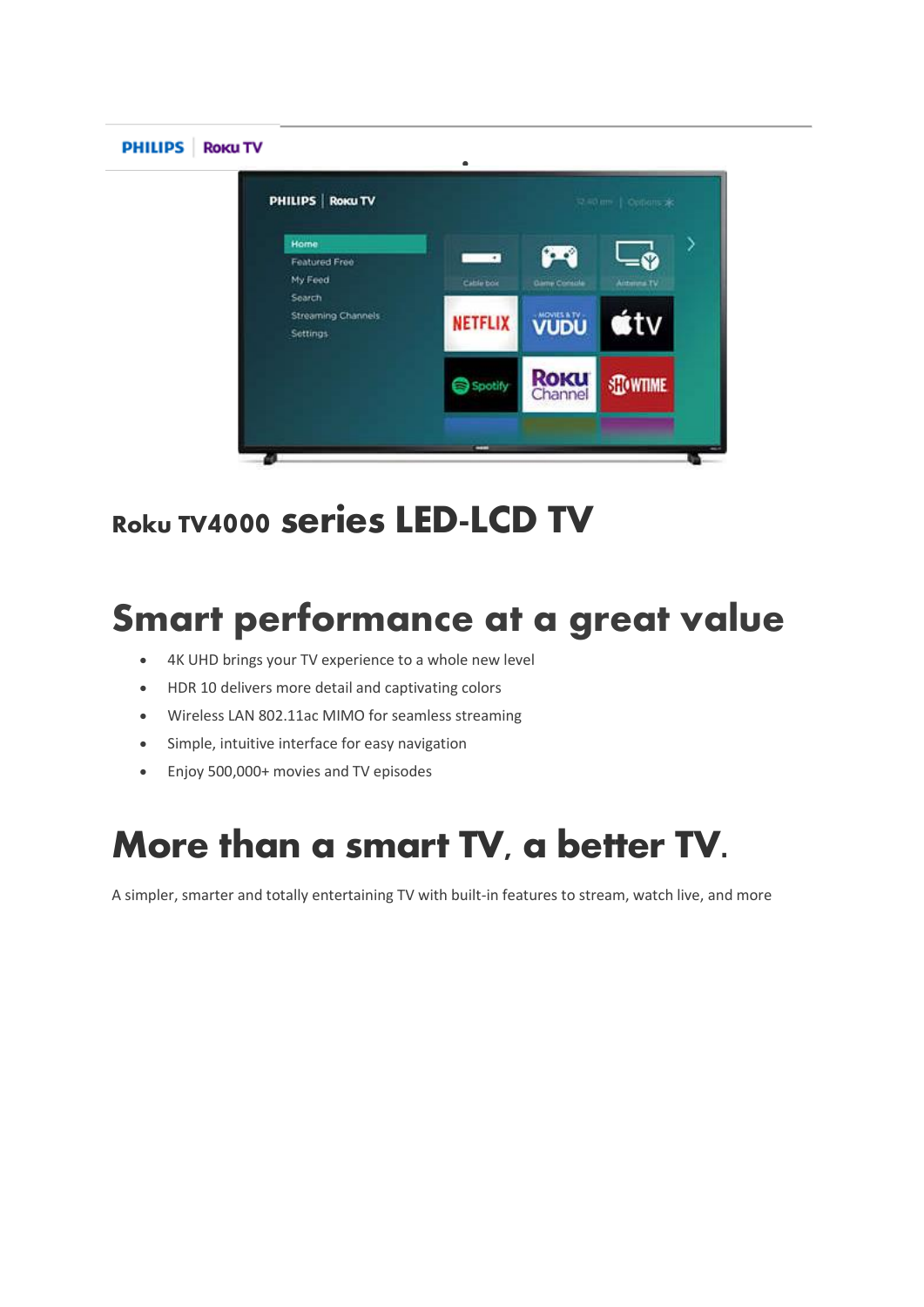

**4K UHD brings your TV experience to a whole new level**

Four times the resolution of Full HD brings your viewing experience to the whole new level. Enjoy every detail and the breathtaking beauty of your favorite entertainment.



**HDR 10 delivers more detail and captivating colors**

High Dynamic Range (HDR10) technology lets you experience more detail and captivating colors for an even more engaging television experience. Experience a brighter image with astonishing contrast composed of shades of blacks, whites, and all other colors.



**Simple, intuitive interface for easy navigation**

Watch. Stream. Play. Listen. Laugh. Repeat. With this Philips Roku TV, it's never been easier to watch, discover and enjoy the entertainment you love. Start streaming your favorite shows. Access your cable box or HDTV antenna. Even fire up your gaming console-all from your home screen. Search by title, actor or director to see where to stream your favorite shows for free or at the lowest price. Plus, you'll see where it's playing live with an HDTV antenna.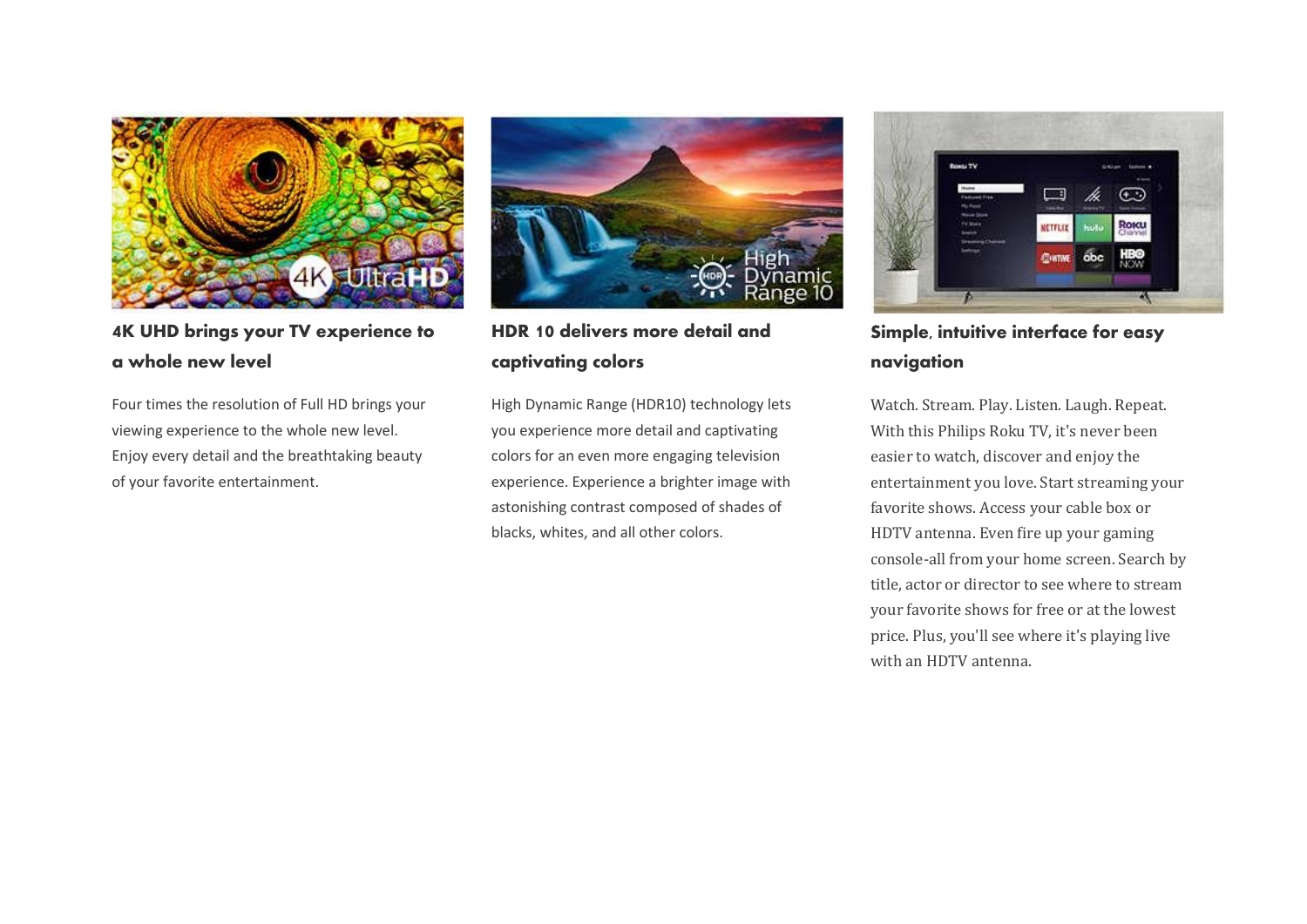# Technical Specifications

## • **Picture/Display**

#### **Aspect ratio**

- Widescreen(16:9)
- **Contrast ratio (typical)**
- 1200:1
- **Response time (typical)**
- 8 ms
- **Viewing angle**
- 178º (H) / 178º (V)
- **Diagonal screen size (inch)**
- 55 inch
- **Diagonal screen size**
- **(metric)**
- 139.7 cm
- **Visible screen diagonal**
- **(inch)**
- 54.6 inch
- **Display screen type**
- LCD Ultra HD Display
- **Backlight**
- LED
- **Panel resolution**
- 3840x2160p

## **Picture enhancement**

- Dynamic contrast
- Digital Noise Reduction
- HDR10
- HLG
- Macro Dimming
- MPEG artifact reduction
- 120 PMR

## • **Supported Display Resolution**

### **Computer formats**

- 640 x 480, 60Hz
- 720 x 480, 60Hz
- 800 x 600, 60Hz
- 1024 x 768, 60Hz
- 1280 x 768, 60Hz
- 1280 x 1024, 60Hz
- 1360 x 768, 60Hz
- 1400 x 1050, 60Hz
- 1680 x 1050, 60Hz
- 1920 x 1080, 60Hz
- 1440 x 900, 60Hz
- 3840 x 2160, 60Hz
- 4096 x 2160, 60Hz

## **Video formats**

- 
- 480p, 60Hz
- 720p, 60Hz
- 1080i, 60Hz
- 1080p, 24, 30, 60Hz
- 2160p, 24, 30, 60Hz

## • **Sound**

## **Output power (RMS)** 2 x 8W

### **Sound System**

- Stereo
- SAP
- Dolby Audio

## • **Loudspeakers**

### **Built-in speakers**  $\overline{2}$

## • **Convenience**

#### **Child Protection**

- Parental Control
- **Clock**
- Sleep Timer
- **Ease of Installation**
- Guided setup
- **Remote Control**
- TV

## **Screen Format Adjustments**

- Auto
- Direct
- Normal
- **Stretch**
- Zoom

## **Multimedia**

- auto slideshow
- USB media browser

- 480i, 60Hz
- 
- 
- 
- 
-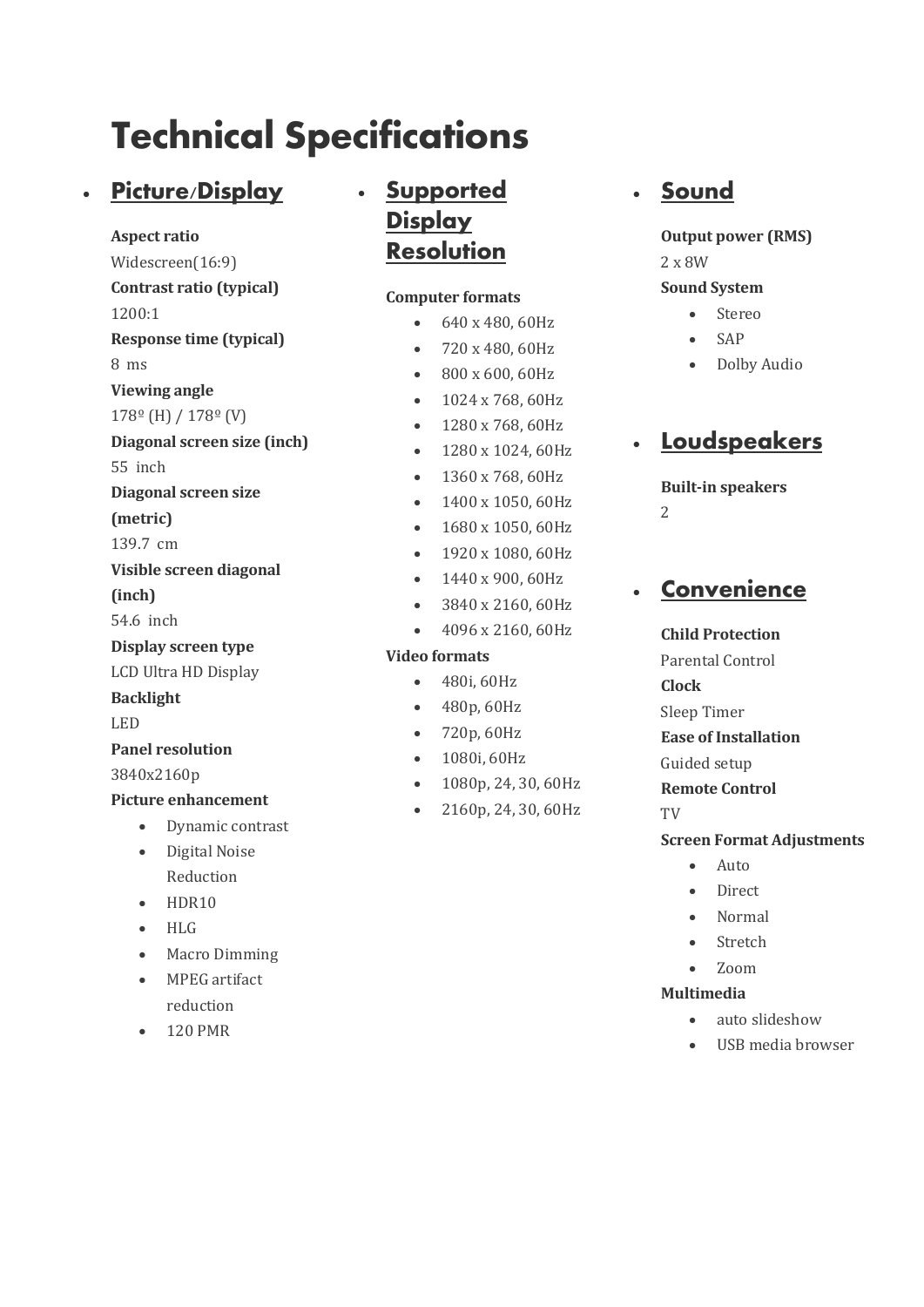## • **Multimedia Applications**

#### **Multimedia connections**

USB memory class device

#### **Playback Formats**

- AAC (.MKV, .MP4, .MOV)
- AC3/EAC3 (.MKV,.MP4..MOV,.AC 3)
- ALAC (.MKV, .MP4, .MOV, .M4A)
- FLAC (.FLAC, .MKV)
- GIF (non-animated)
- H.264/AVC (.MKV, .MP4, .MOV)
- JPG
- MP3(.MP3, .MKV)
- PCM (.WAV, .MKV, .MP4, .MOV)
- PNG
- WMA (.ASF, .WMA, .MKV)

## • **Tuner/Reception/T ransmission**

#### **Aerial Input**

75 ohm F-type

#### **TV system**

- ATSC
- NTSC

#### **Video Playback**

- NTSC
- ATSC

#### **Tuner bands**

- UHF
- VHF

## • **Connectivity**

- **HDMI 1** HDMI **HDMI 2(ARC)** HDMI
- **HDMI 3**
- HDMI

## **AV 1**

- Audio L/R in
- CVBS in

## **Audio Output - Digital**

Optical (TOSLINK)

## **USB**

USB 2.0

## **Other connections**

- Headphone out
- Ethernet
- Wireless LAN 802.11ac MIMO

## **EasyLink (HDMI-CEC)**

- One touch play
- Power status
- System info (menu language)
- System audio control
- System standby